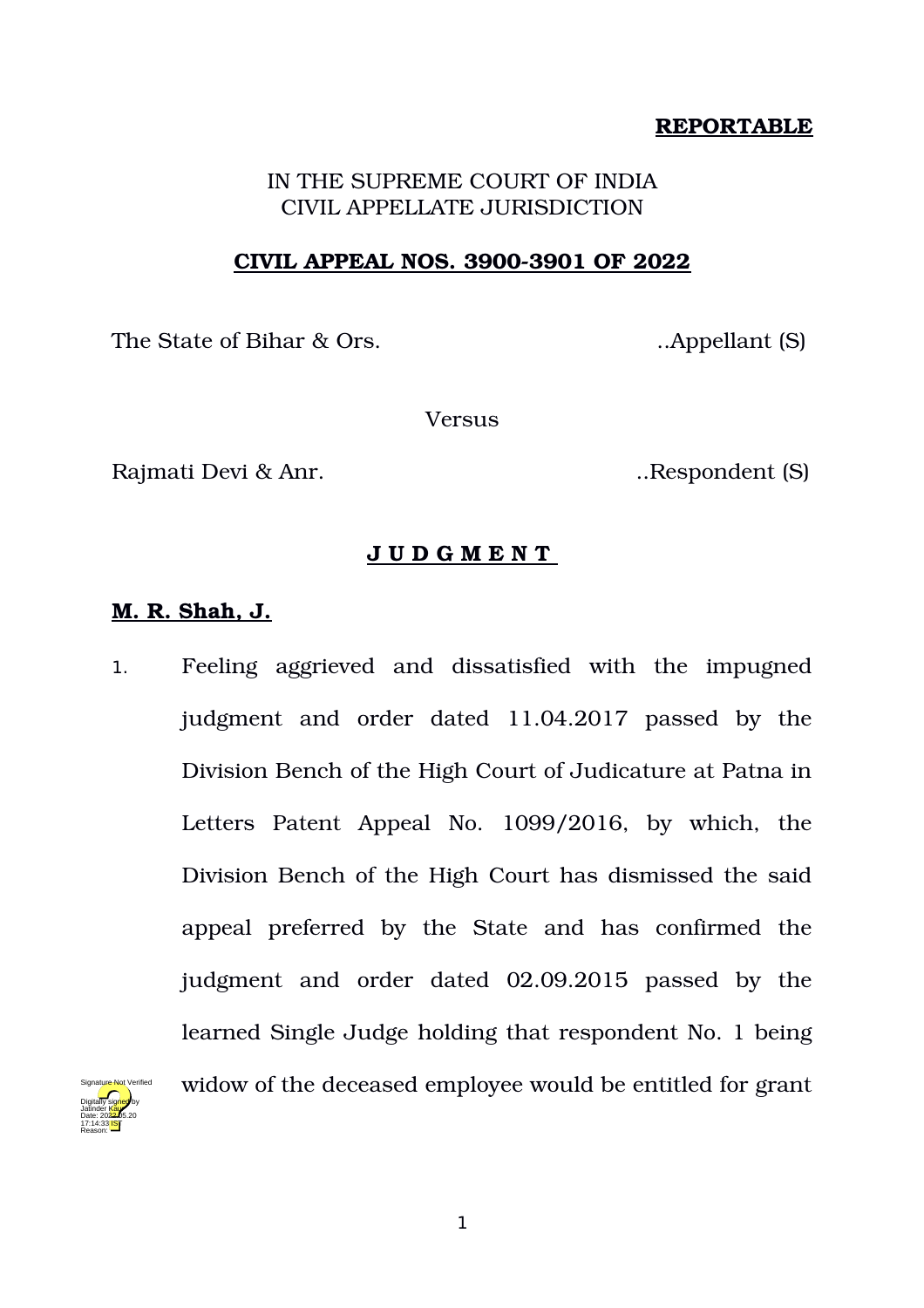of family pension from the date of death of her husband, the State of Bihar has preferred the present appeals.

2. The husband of respondent No. 1 herein joined the Bihar Research Society, an autonomous society registered under Societies Act, as a peon. The said society was taken over by the Government of Bihar vide Bihar Research Society (Taking Over) Act, 2007. By resolution dated 31.08.2005, the State abolished the Old Pension Rules i.e., Bihar Pension Rules, 1950 and replaced the same with New Pension Scheme i.e., Bihar Government Servant Contributory Pension Scheme, 2005, w.e.f. 01.09.2005. As per the New Pension Scheme, the employees appointed after 31.08.2005 shall be governed by the new contributary pension scheme under which the government employees appointed after 31.08.2005 shall not be entitled to the pension/family pension. The Bihar Research Society (Taking Over) Act, 2007 (hereinafter referred to as the Act, 2007) came into force on 02.03.2009 resulting in taking over of the Institute/Society where the husband of respondent No. 1 was working. The husband of respondent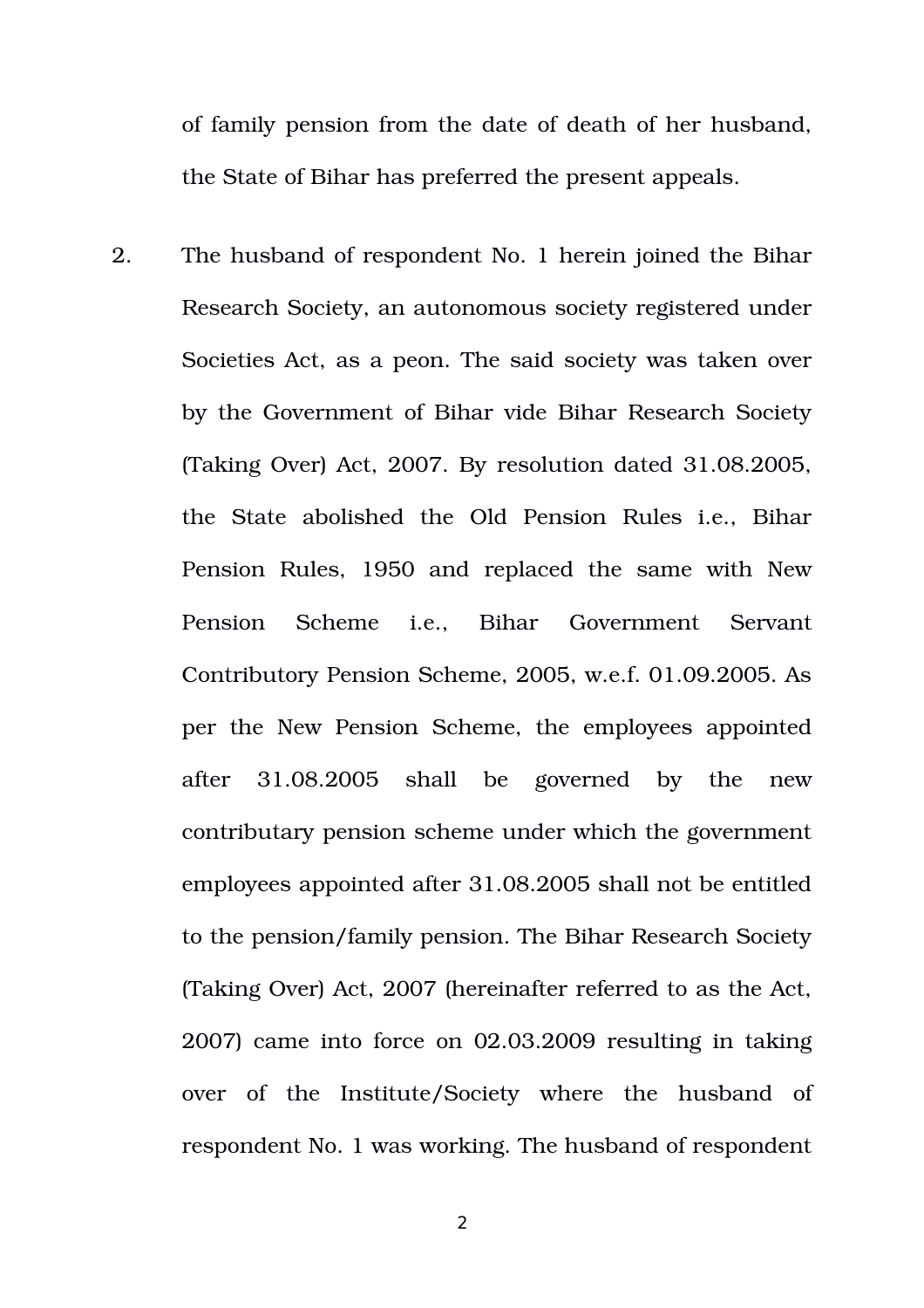No. 1 died on 23.03.2013 while in service. The employees of the aforesaid Society were taken into government service vide order dated 25.03.2014 w.e.f. 02.03.2009. A corrigendum came to be issued by the State of Bihar amending the employment order dated 25.03.2014 substituting the word "appointed" with the word "absorbed". Clause 6 was inserted by the corrigendum stating that prior to date of acquisition, the service would not be calculated as government service. That respondent No. 1 filed the writ petition before the High Court praying for family pension and other retiral benefits. By judgment and order dated 02.09.2015, the learned Single Judge allowed the said writ petition and directed the State to pay the family pension to respondent No. 1 from the date of her husband's death i.e., 23.03.2013.

2.1 Feeling aggrieved and dissatisfied with the judgment and order passed by the learned Single Judge allowing the family pension, the State preferred the Letters Patent Appeal before the Division Bench of the High Court. By the impugned judgment and order, the High Court has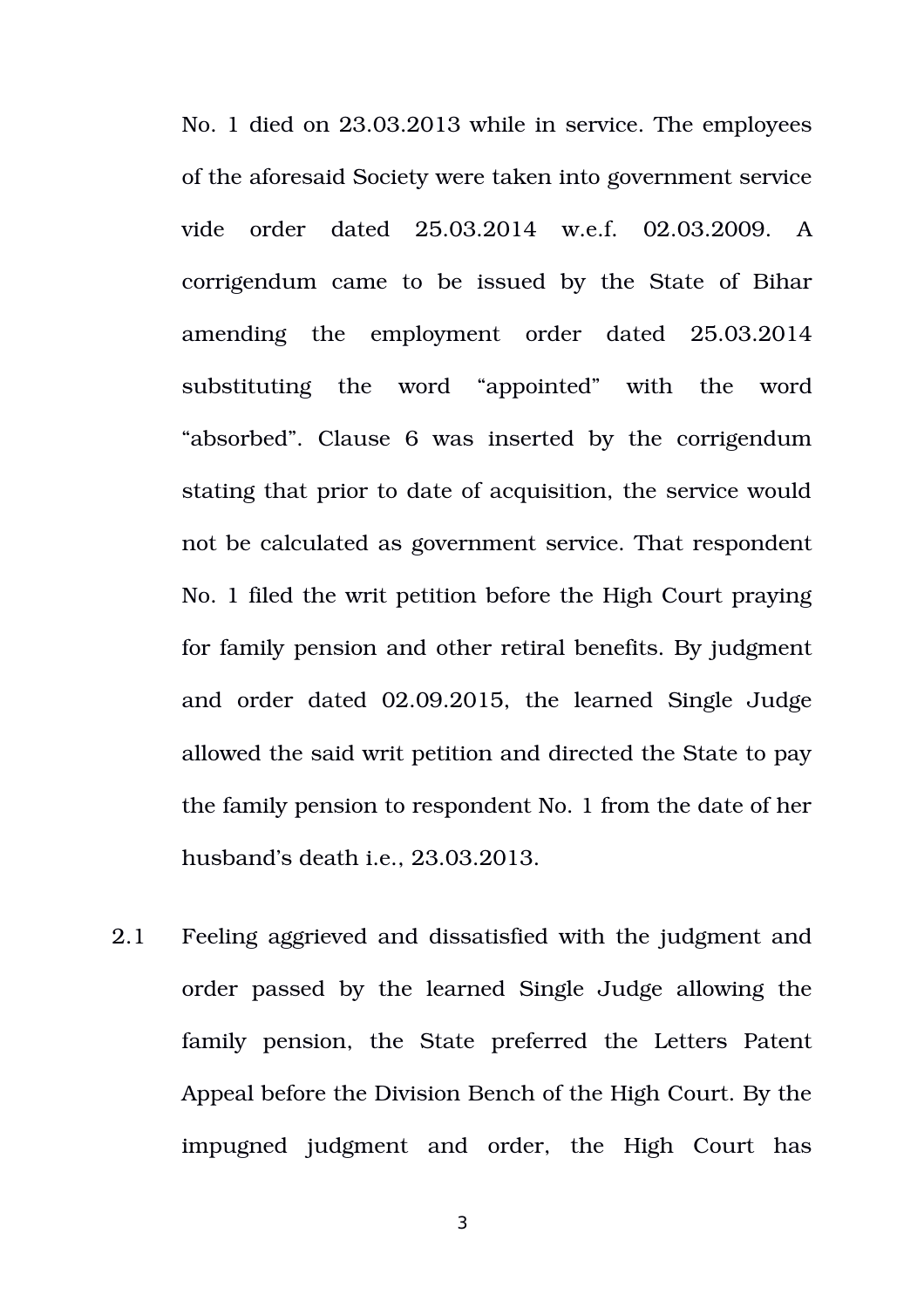dismissed the said appeal and has confirmed the judgment and order passed by the learned Single Judge, which has given rise to the present appeals.

- 3. Learned counsel appearing on behalf of the appellant has vehemently submitted that pension and family pension was available to the employees of the State Government who were governed by the Old Pension Rules. It is submitted that when the husband of respondent No. 1 was absorbed in the year  $2014$  w.e.f.  $02.03.2009$ , the Old Pension Rules were abolished and the New Contributory Pension Scheme was replaced. It is submitted that therefore, the Old Pension Rules were not applicable to the husband of respondent No. 1 and therefore, respondent No. 1 shall not be entitled to the family pension under the Old Pension Rules.
- 3.1 It is submitted that the Old Pension Rules were abolished on 01.09.2005 and thereafter, the New Pension Scheme came into force, therefore, New Pension Scheme was applicable to all the employees of the State Government, who were appointed/absorbed on or after 01.09.2005.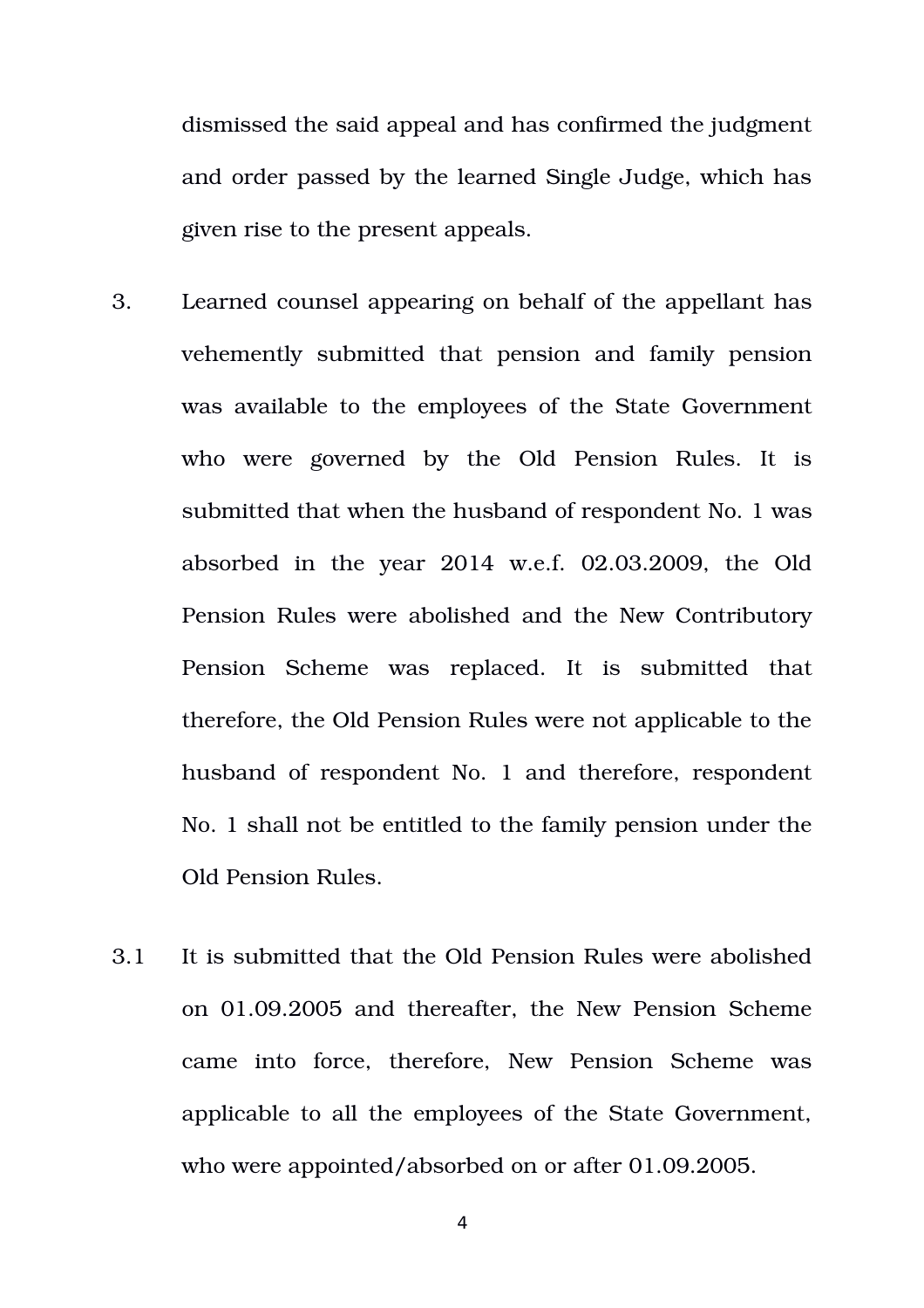- 3.2 It is submitted that a corrigendum dated 22.06.2015 was also issued by the Government making it abundantly clear that the term of Government service will be calculated only from the cut-off date i.e., 02.03.2009 and the services of the adjusted employees, prior to date of acquisition in Bihar Research Society shall not be calculated as a government service. It is submitted that in that view of the matter, the High Court has committed a grave error in allowing the family pension applying the Old Pension Rules, 1950.
- 3.3 Making the above submissions, it is prayed to allow the present appeals.
- 4. The present appeals are vehemently opposed by Ms. Rachitta Rai, learned counsel appearing on behalf of respondent No. 1. It is vehemently submitted that the husband of respondent No. 1 was absorbed in the State Government service w.e.f. 02.03.2009 by way of adjustment vide Section 5 of the Act, 2007. It is submitted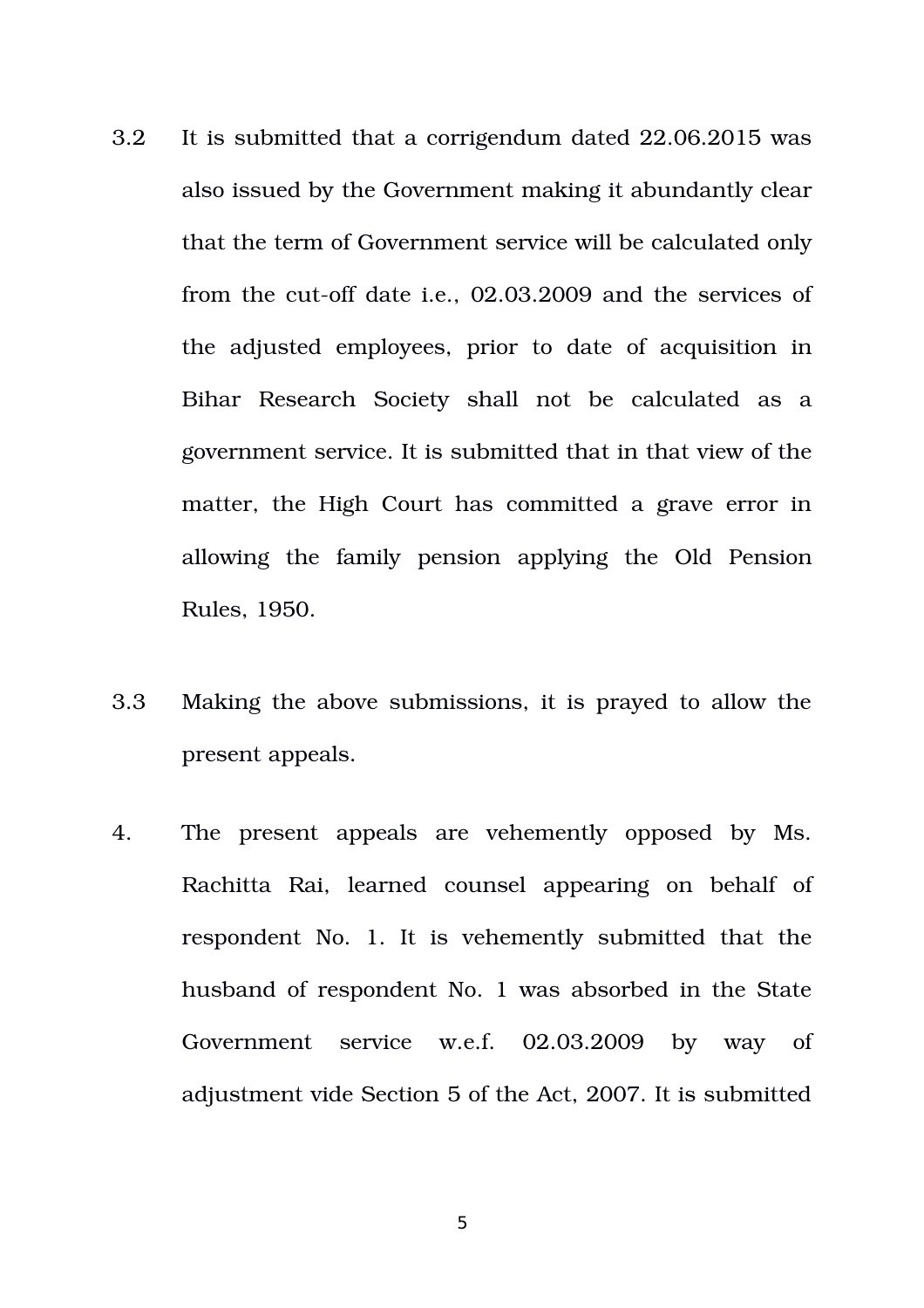that it was not a fresh appointment and therefore, his services were to be treated as continuous.

- 4.1 It is submitted that the husband of respondent No. 1 died in harness and while in service and therefore, as per clause 7(1) to the family pension scheme, on the death of her husband who died while in service, respondent No. 1 was entitled to the family pension and the family pension scheme being beneficial scheme, both, the learned Single Judge as well as the Division Bench of the High Court have rightly held that respondent No. 1 is entitled to the benefit of the family pension scheme.
- 5. We have heard learned counsel appearing on behalf of both the parties at length.
- 6. At the outset, it is required to be noted that the husband of respondent No. 1 came to be absorbed in the government service in the year 2014 w.e.f. 02.03.2009. Till 02.03.2009, he remained the employee of the Bihar Research Society, of which he was an employee and working. The Old Pension Rules, 1950 came to be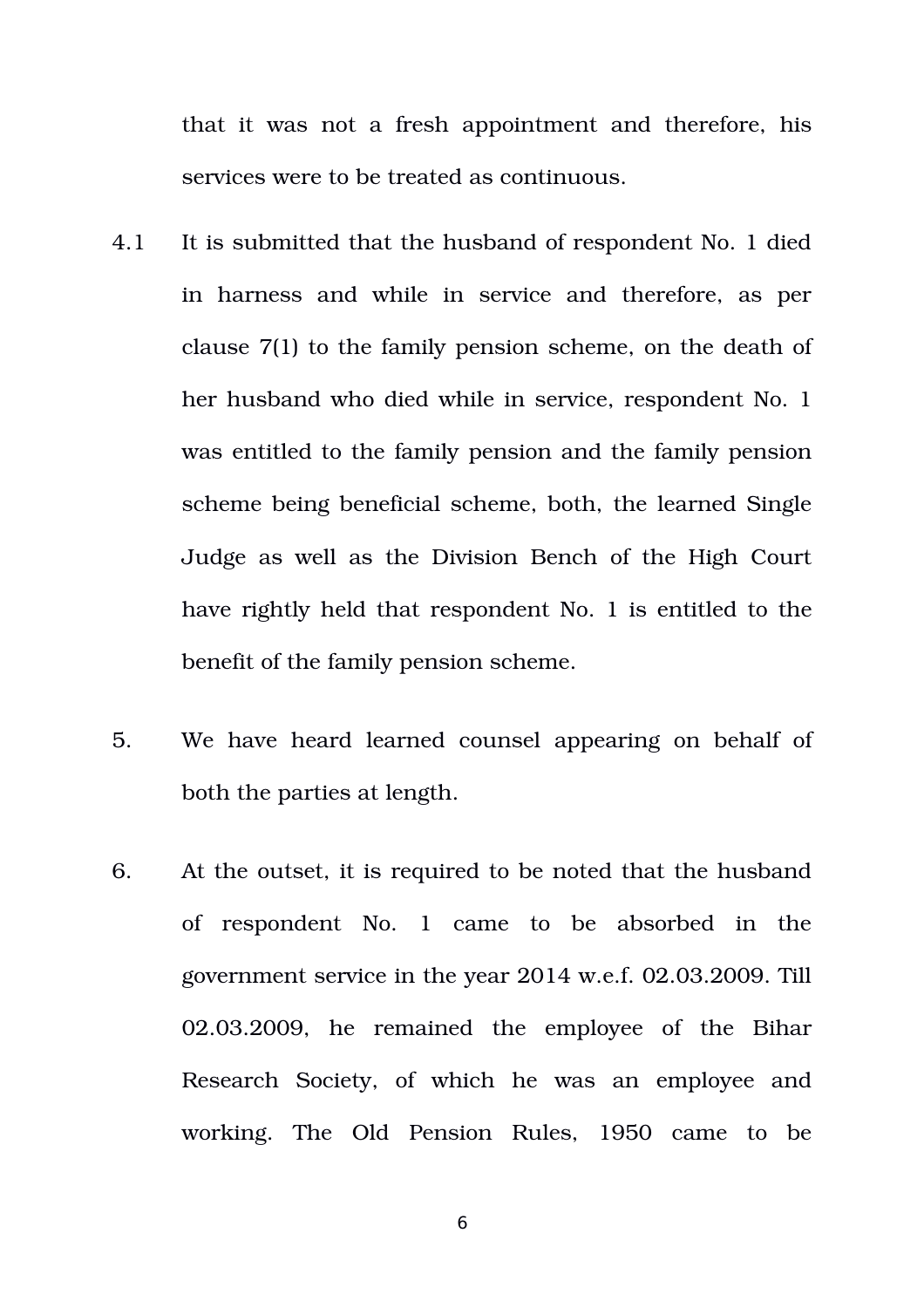abolished and the New Contributory Pension Scheme came to be introduced w.e.f. 01.09.2005. Under the New Contributory Pension Scheme, there is no provision for pension/family pension. As per the Scheme, all those who are appointed after 31.08.2005 shall be governed by the New Contributory Pension Scheme. Therefore, at the time when the husband of respondent No. 1, who died in the year 2013, was absorbed, the Old Pension Rules were abolished and the New Contributory Pension Scheme was in existence. As per the corrigendum issued in the appointment order and as per clause 6, the prior service rendered by the concerned employee prior to his absorption shall not be treated as a government service. Therefore, the husband of respondent No. 1 can be said to be a government servant and in government service w.e.f. 02.03.2009 only. Therefore, the husband of respondent No. 1 was governed by the New Contributory Pension Scheme under which there is no provision for the pension/family pension. Therefore, the High Court has committed a grave error in directing the appellant to pay the family pension to respondent No. 1 applying the Old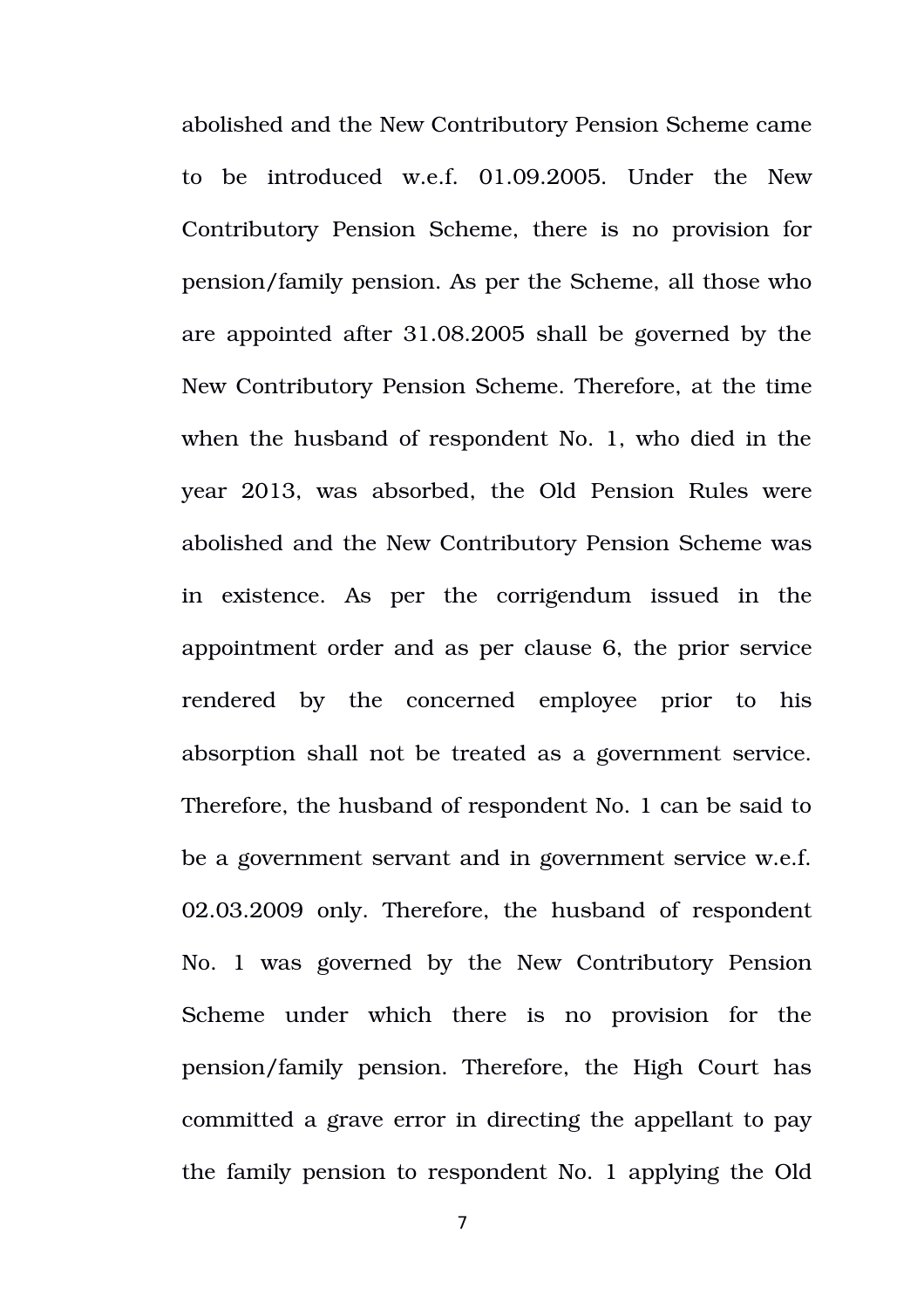Pension Rules, which were appliable prior to 31.08.2005. The aforesaid aspect has not been considered by the High Court at all and the learned Single Judge simply considered that on the death of the husband of respondent No. 1, who died in harness while in service, respondent No. 1 is entitled to the family pension under family pension scheme. However, the High Court has not at all considered that on coming into force the New Contributory Pension Scheme, no government employee appointed after 31.08.2005 shall be entitled to any other benefit except under the New Contributory Pension Scheme. In that view of the matter, respondent No. 1 shall not be entitled to the family pension under the Old Pension Rules, which were not appliable at the time when the husband of respondent No. 1 came to be absorbed in the government service w.e.f. 02.03.2009.

7. In view of the above discussion and for the reasons stated above, the impugned judgment(s) and order(s) passed by the High Court deserve(s) to be quashed and set aside. Accordingly, the judgments and orders passed by the